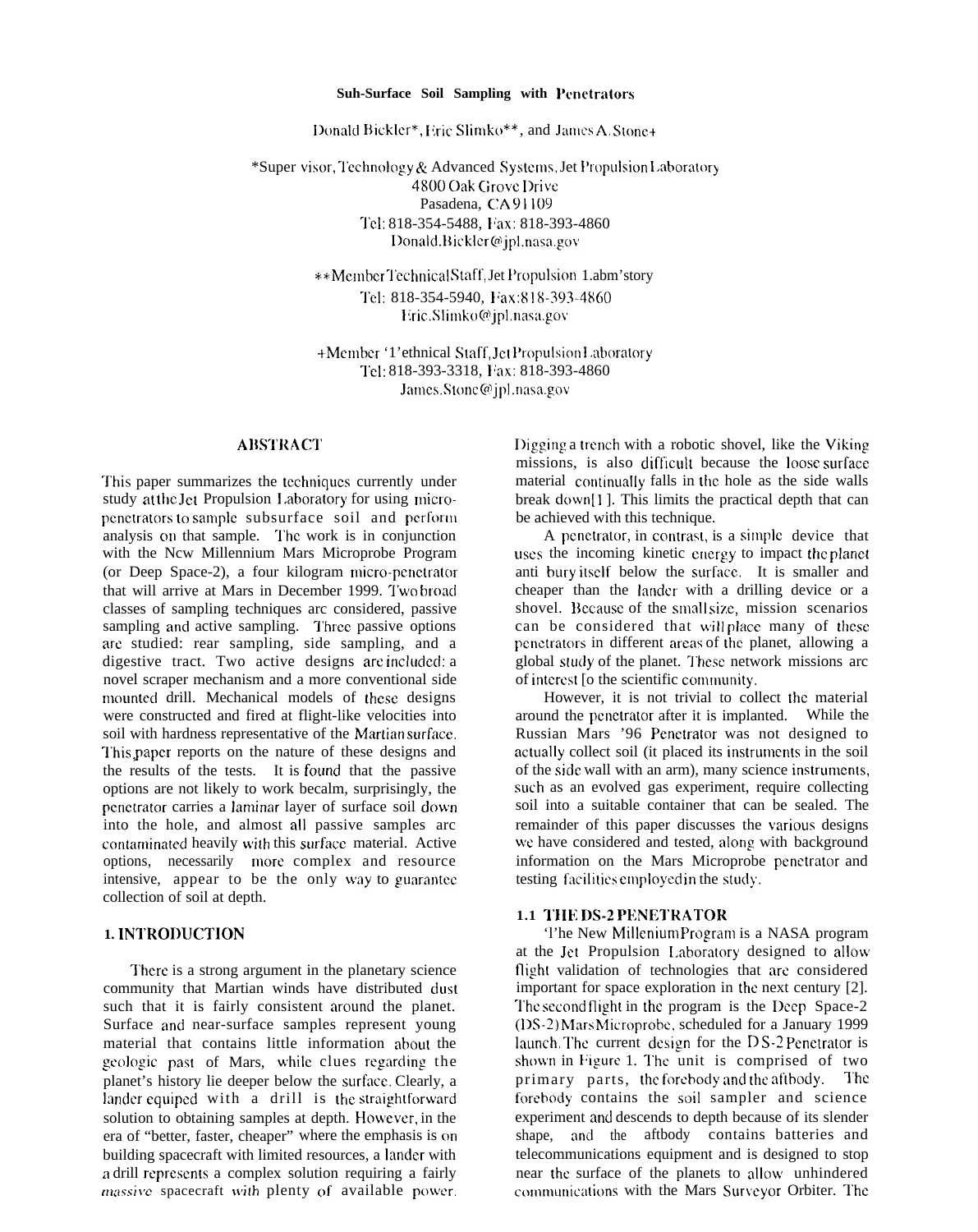two parts are connected by a llex cable which pays out from the penetrator during the impact event.

.

The assembled penetrator unit is mounted in a 350mm diameter acroshell (not shown), which protects the unit from the entry heat loads and aerodynamically stabilizes the vehicle. Dccausc this is a single-stage mission, there arc no separation devices and no parachutes or rockets; the penetrator rides inside the aeroshell from orbit to impact. 'l'he aeroshell is fabricated primarily from ceramic materials and shatters on impact, allowing the penetrator to proceed into the surface unhindered.

The entire assembly, penetrator and aeroshell, is a 3.8kg mass. Two of these vehicles will be attached to the cruise ring of the Mars '98 1.andcr. Seconds after the I .andcr separates from the cruise ring, (he 1) S-2 Microprobes are separated and enter the atmosphere. Approximately 300 seconds later, the pcnctrators impact Mars at approximately 180 m/s. Shortly after the impact event, the sample is taken and analyizccl, and the resulting data transmitted, 'l'he probe will survive for 14 days, collecting atmospheric pressure and temperature data along with soil temperature data,

# **1.2 PENETRATOR TESTING FACILITY**

Pcnclrator system testing was accomplished using an air gun owned by Sandia National Labs and operated by the New Mexico Institute of Mining and Technology's Energetic Materials Research and Test Center (EMRTC). The gun, shown in Figure 2, consists of a  $\overline{A}$ . 15mx 5.49m pivoting barrel connected to an compressed air system. Firing is accomplished by pressurizing the fill chamber until a burst disk is ruptured. Velocities ranged from  $168 \text{ m/s}$  to  $208 \text{ m/s}$ .

The penctrators were fired into a variety of targets. The targets were classified by their S number, a parameter related to soil penetrability presented in [3]. A low, S number (3-5) indicates a very hard target, while higher numbers ( 15-20) arc indicative of softer soils. The Martian soil is expected to be within the range of  $S = 3-17$  at the EM-2 impact site. The most common target consisted of a clay matrix soil which was native to the test sight. For some of the tests other materials were layered on top of the native soil, including different grades of sand as well as cement mix. Colored construction chalk was placed on the top of all targets to indicate surface soil.

# 2. **PASSIVE SAMPLING**

Passive sampling uses only [he kinetic energy of the pcnctrator and gravity to collect the sample. This is desirable for mechanical simplicity anti robustness. Testing parameters for the passive sampling tests arc summarized in Table 1.

# **2.1 REAR SAMPLING**

The rear sampler consisted of an open hole in the back of the forcbody. 1[ was believed that the first dirt [o reach the sample chamber woulcl be from mar the depth where the penetrator came to rest.

Surface dirt was consistently collected in the sample chamber. In some cases the sample collected was layered, with the sur face dirt on the bottom underneath subsurface soil. The collection of surface dirt occurred regardless of depth m target composition. For example, in Test 6 the sample chamber was almost completely tilled with the cement powder even though tbc probe was recovered from well into the sand. Shot  $38$  was not planned as a passive sampling expel-imenl, but it did demonstrate the ineffectiveness of rear sampling- a  $5x8$  mm hole in the back of the forebody was almost filled with material from the surface.

#### 2.2 SIDE SAMPLING

The side sampler, shown in Figure 3, consisted of twelve holes around the diameter of the forebody on three levels. All of the holes were angled  $45^{\circ}$  down. The belief was that the dirt falling into the sample chambers would be from the level at which the penetrator came to rest. 'l'he holes were spaced around the diameter to eliminate biases from impact orientation. The interior of the probe had a mechanism which al lowed the sample chamber assembly to be rotated relative to the outer wall to allow the sample chambers to be closed before removing the probe from the ground, This avoided forcing dirt into the chambers after the impact.

Surface dirt was consistently collected in the all of  $\leq$ the sample charnbcrs. It made no difference what side of the probe impacted the ground first; all holes contained the surface dirt,

#### **23 DIGESTIVE TRACT SAMPLING**

The digestive tract sampler, shown in Figure 4, consisted of a tapered hole which passed along the penetration axis of the forebody. The belief was that material would pass through the probe as it penetrated, therefore obtaining a sample from the depth at which it came to rest.

Subsurface samples from a known depth were not collected. In shot 17, the probe left a trail of extruded dirt behind it, but the depth of final sample collection could not be determined. In shots  $18-19 & 22$ , there was still surface material in the sample tract, indicating that the sample was not taken from depth. Shot 23 collected a subsurface sample, but the its depth could not be determined.  $\vdots, \ldots, \varsigma, \varphi_{\mathfrak{c}}$  the

 $\partial$  (ke  $<$ 

# 3. **ACT1\'E** SAhll'1.ING

Because of the failure to achicvc uncontaminated soil with passive techniques, active techniques were developed, Although these arc necessarily more complex than passive samplers, options exist that work with limited resources, The current baseline for the 1) S-2 Penctrator is to use active sampling, because it is a science priority to demonstrate sample collection at depth.

#### 3.1 **SCRAJ'EI? }IECIIANISNI**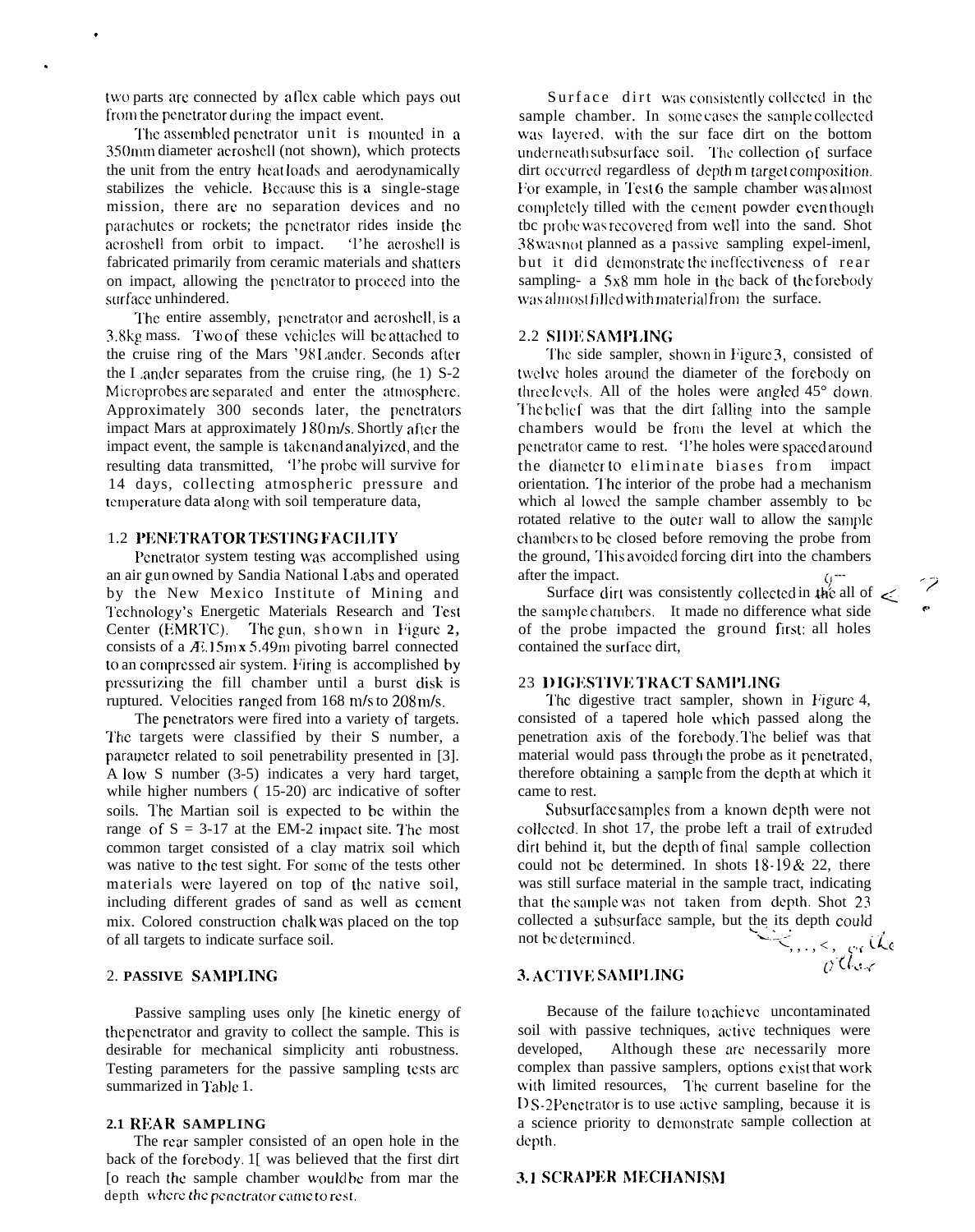Figure 5 is a drawing of a scraper mechanism designed to sample the soil next to the penetrator in one revolution. It is an of! center cylindrical section that is not perpendicular with the wall of the penetrator. Configuration at impact is Figure  $5b$ . once the penetrator is implanted, the cylinder rotates through one revolution  $(180 \text{ degrees is shown in Figure 5a})$ , thereby forcing material into the scicncc cup and scaling the cup off.

A model was constructed that allowed rotation of the scraper through a fitting at the rear of the penetrator. First, the unit was implanted in plaster (which simulated the hardness of the soil), and the scraper was rotated with a torque wrench to measure the torque needed to collect the sample. The torque in the plaster was approximately  $12$  N-m. This penetrator was also fir-cd into soil, and the cylinder rotated with a torque wrench. The required torque in these tests was approximately  $6$  N-m.

Unfortunately, these torque levels are difficult to achieve in a unit as small at the 1) S-2 Penetrator. The motor under consideration has a stall torque of  $1$  Nmm, requiring a minature 12000:1 gearbox. To overcome this difficulty, we have looked at impact mechanisms, which use the motor to spin a flywheel to high spcccl and allow the flywheel to impact the scraper cylinder, thereby transmitting larger torques; but these concepts have proved unwieldy.

# **3.2 SI1)ll)RII.1,**

The more conventional active sampler, a side drill. is shown in Figure 6a. This device uses a motor to rotate a drill which is mounted on a splint. A spring applies an axial force on the drill, forcing it into the position shown in Figure 6b. Material is collected and forced down the flutes of the drill, where it is deposited into a sample chamber. A peculiarity of this design is that in the pre-impact configuration, the drill tip must seal the flutes so that the flutes arc not exposed to the soil; otherwise, during impact, the flutes would be filled with surface soil, similar to the passive side sampler described above. The initial rotation of the drill allows the drill tip to rotate relative to the drill stem and expose the drillflutes.

Although we have not yet fired a working mechanism, we have constructed a test set up where we can alter drill geometry's and materials, axial forces, torque's, and temperatures on a bench. We are searching for the optimum combination of parameters that will maximize the performance of the drill, that is the sample collected per unit energy expended while delivering and adequate amount of sample within a specified amount of time.

# **4. FURTHER WORK**

This paper presents a work in progress. Currently, the  $DS-2$  mission is under primary development at JPL. and this is expected to last until late summer. The baseline for the mission is the active side drill mechanism. The tools described above will be use to further develop the components for the side drill mechanism until mission requirements are comfortably met. A functioning side drill mechanism is in fabrication, and will be fired to test both its survivability of the impact loads and operability postimpact. 'l'Iris mechanism not only has to satisfy the performance requirements of delivering adequate samples of a wide variety of simulated Martian soil in sever power and time limits, but also has to fit within the volumes dictated by the small size of the spacecraft. Because of the severe limitations on available volume, this is a considerable challcngc.

#### 5. CONCI,LJS1ONS

Various passive and active sampling techniques from penetrators have been discussed. It is shown that the surface soil that the penetrator brings with it clown into the hole pose problems for allowing passive collection techniques to acquire non-contaminated soil. Active techniques, although more complicated, should minimize this contamination. Preliminary active side drill results have been discussed, which will lead to the development of an operable unit inside the New Millennium Mars Microprobe Mission. Although the resources arc extremely limited, in terms of volume, mass, and power, this appears feasible.

# 6. ACKNOWLEDGEMENTS

The authors would like to acknowledge Tom Rivellini, the Mechanical Project Element Manager for the IDS-2 Mars Microprobe, for his efforts irt guiding [he design along with Chris Voorhees, who has spent considerable effort refining the test techniques that will allow to design of the side drill sampler to proceed.

#### **REFERENCES**

- $[1]$  Moore, H., Hutton, C., Clow, G., Spitzer, C., *Physical Properties of the Surface Materials at the l'iki)l <sup>q</sup> [.andi)l <sup>q</sup> .Yite.~ m Mars,* ~JSGS-PI)- 1389
- $[2]$  Casani, E. and Wilson, B., "The New Millennium Program: Technology Development for the 21<sup>st</sup> Century," AIAA Paper 96-0696, Jan, 1996
- [3] Young, C. W., "Dynamic Cone Penetrometer," DN #SC-DR-6\$ 178, Sandia I.abs, March 1968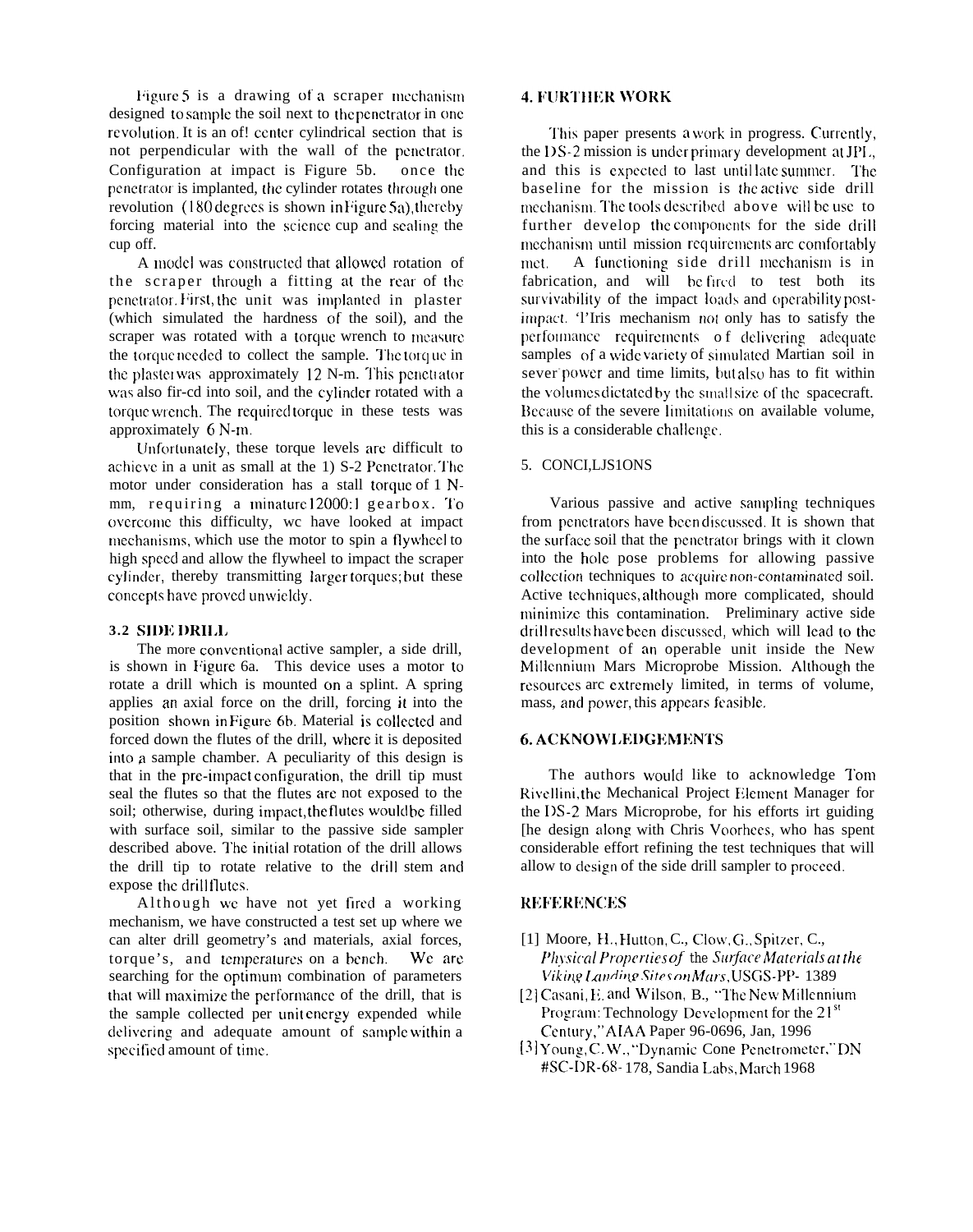| Shot           | Sampler   | Target                          | Target             | Depth            | Velocity (m/s) |
|----------------|-----------|---------------------------------|--------------------|------------------|----------------|
|                |           |                                 | S#                 | (m)              |                |
|                | Rear      | native soil                     | $5 - 7$            | .26              | 168            |
| $\overline{2}$ | Rear      | native soil                     | $5 - 7$            | .17              | 172            |
| 3              | Rear      | native soil                     | $5 - 7$            | .14              | $195 + 27$     |
| 5              | Rear      | native soil                     | $5 - 7$            | .25              | N/A            |
| 6              | Rear      | cement powder on construction   | $20+$              | .69              | 180            |
|                |           | sand                            |                    |                  |                |
| 7              | Rear      | native soil                     | $5 - 7$            | .29              | N/A            |
| 8              | Rear      | #100 sand on native soil        | $7 - 8$ on $5 - 7$ | .33              | 175            |
| 9              | Side      | #100 sand on native soil        | <u>7-80115-7</u>   | .38              | 172            |
| 10             | Side      | #100 sand on native soil        | $7 - 8$ on 5-7     | .37              | N/A            |
| 17             | Digestive | native soil                     | $7 - 10$           | .45              | 208            |
| 18             | Digestive | native soil                     | $4 - 7$            | .31              | 191            |
| 19             | Digestive | native soil                     | $6 - 13$           | $\overline{.45}$ | 206            |
| '22            | Digestive | 24" construction sand on native | $20-40$            | .66              | 168            |
|                |           | soil with fine sand on top &    |                    |                  |                |
|                |           | colored chalk every 6";         |                    |                  |                |
| $-23$          | Digestive | native soil                     | $3 - 5$            | .35              | 202            |
| 38             | Rear      | 9mm heatshield material on      | $3-4.5$            | .33              | N/A            |
|                |           | native soil                     |                    |                  |                |

Table 1: Passive Sampling Test Parameters



Figure 1: 1) S-2 Penetrator



Figure 2: Sandia Air Gun